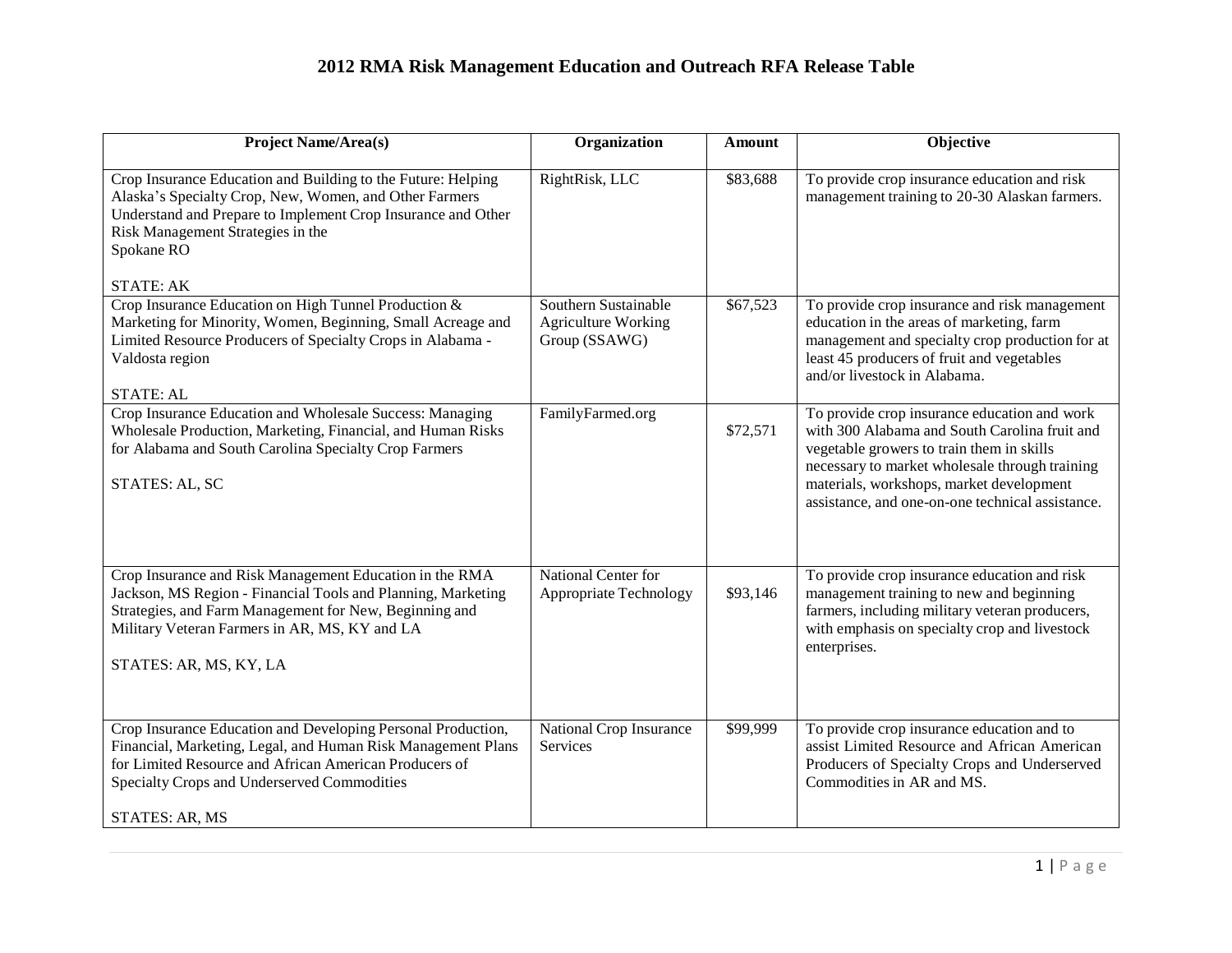| Crop Insurance Education and Training in Farm Management,<br>Marketing Strategies, and<br>Crop Insurance Programs for African American, Beginning, and<br>Specialty Crop Producers in Arkansas, Kentucky, Mississippi,<br>and Tennessee in RMA's Jackson, MS, Region<br>States: AR, MS, KY | <b>Custom Ag Solutions</b>                                    | \$99,670 | To provide crop insurance education and deliver<br>information about risk management plans and<br>strategies and inform producers of the features<br>and best uses of available crop insurance<br>programs and other risk management tools,<br>including relevant FSA Programs. |
|--------------------------------------------------------------------------------------------------------------------------------------------------------------------------------------------------------------------------------------------------------------------------------------------|---------------------------------------------------------------|----------|---------------------------------------------------------------------------------------------------------------------------------------------------------------------------------------------------------------------------------------------------------------------------------|
| Crop Insurance Education and Training in Farm Management,<br>Marketing Strategies, and Crop Insurance Programs for<br>Beginning, Hispanic, and Other Producers in Arizona, California,<br>and Nevada in RMA's Davis Region<br>STATES: AZ, CA, NV                                           | CAS, Inc. (DBA Custom<br>Ag Solutions)                        | \$99,161 | To provide crop insurance education and to<br>deliver information about risk management and<br>the structure, availability, benefits, and best uses<br>of RMA's crop insurance programs.                                                                                        |
| Crop Insurance Education and Risk Management Education<br>including Crop Insurance Programs, Legal and Succession<br>Planning, Marketing, Farm Management and Good Farming<br>Strategies for Specialty Crop Grape Producers in the SJV within<br>the Davis Region.<br><b>STATE: CA</b>     | San<br>Joaquin<br>Valley<br>Winegrowers<br>Association        | \$36,020 | To provide crop insurance education and to<br>bring pertinent Risk Management Education to<br>San Joaquin Valley Grape growers focusing on<br>three areas: production management, crop<br>marketing and financial risk.                                                         |
| Crop Insurance Education and Marketing and Risk Management<br>for Southeast Asian Producers of Specialty Crops<br><b>STATE: CA</b>                                                                                                                                                         | National Hmong<br><b>American Farmers</b>                     | \$89,870 | To provide crop insurance education and to<br>ensure that Southeast Asian producers with<br>limited English proficiency better utilize the<br>existing risk management tools and crop<br>insurance products.                                                                    |
| Crop Insurance Education and Reducing Risk for California<br>Specialty Crop Producers in the Davis region through Marketing<br><b>Strategies and Good Farming Practices</b><br><b>STATE: CA</b>                                                                                            | Prune Bargaining<br>Association                               | \$99,429 | To provide crop insurance education and to<br>educate specialty crop producers on effectively<br>negotiating marketing contracts, managing<br>market risk, and implementing good farming<br>practices                                                                           |
| Crop Insurance Education and Promoting Financial Tools and<br>Planning among California Specialty Crop Producers<br><b>STATE: CA</b>                                                                                                                                                       | <b>Prune Bargaining</b><br>Association                        | \$98,815 | To provide crop insurance education and risk<br>management education, information, and<br>consultation to dried prune and other specialty<br>crop growers in California.                                                                                                        |
| Crop Insurance Education and Managing Food Safety Risk:<br>Serving Hispanic and Women Producers in California<br><b>STATE: CA</b>                                                                                                                                                          | Agriculture and Land-<br><b>Based Training</b><br>Association | \$71,393 | To provide crop insurance education and to<br>prepare at least 75 socially disadvantaged and<br>beginning farmers to confidently manage food<br>safety risk.                                                                                                                    |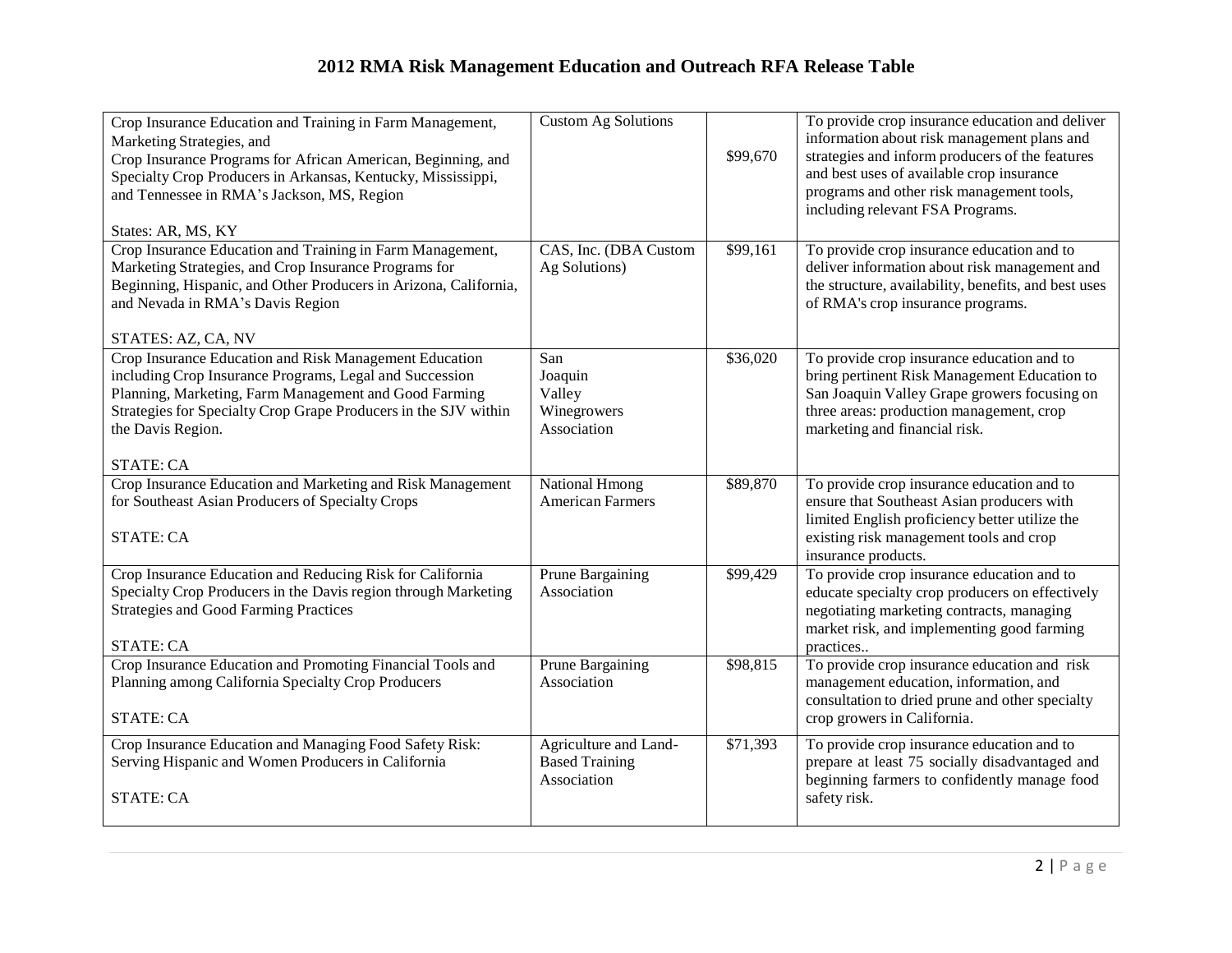| Crop Insurance Education and Risk Management Education for<br>Underserved Hispanic,<br>Women, and New Producers<br>STATES: CA, NV, AZ                                                                                                 | AgriLogic Consulting,<br><b>LLC</b>            | \$97,494 | To provide crop insurance education and to<br>deliver risk management training to U.S.<br>agricultural producers to assist<br>them in identifying and managing production,<br>marketing, legal, financial and human risk.                                                                                     |
|---------------------------------------------------------------------------------------------------------------------------------------------------------------------------------------------------------------------------------------|------------------------------------------------|----------|---------------------------------------------------------------------------------------------------------------------------------------------------------------------------------------------------------------------------------------------------------------------------------------------------------------|
| Crop Insurance Education and Managing the Legal Risks of<br>Apprenticeships on California Farms: Grower Education and<br>Development of a Regional Model.<br><b>STATE: CA</b>                                                         | California FarmLink                            | \$78,663 | To provide crop insurance education and to<br>increase awareness and knowledge for<br>California farmers about the human resource and<br>legal risks of on-farm apprenticeship programs,<br>and deliver risk management training and<br>resources to assist them in managing the risks                        |
| Crop Insurance Education and Training to Reduce Production,<br>Marketing, Financial and Human Risks for Small Acreage<br>Livestock and Specialty Crop Producers in the Davis Region<br><b>STATE: CA</b>                               | The Regents of the<br>University of California | \$73,789 | To provide crop insurance education and to help<br>reduce risk and improve the economic viability<br>of small acreage new and beginning farmers in<br>the foothills of Northern California through<br>broad-based risk management training.                                                                   |
| Crop Insurance Education and Training on Succession Planning,<br>Financial Tools, Safe Food, Business Planning, and Other Risk<br>Management Topics for Senior, Transitional, Women, Hispanic,<br>New, Small Acre<br><b>STATE: CO</b> | Colorado State<br>University                   | \$79,325 | To provide crop insurance education and help<br>farmers and ranchers improve their<br>understanding and develop skills to become<br>better risk managers to increase their probability<br>of being profitable and sustainable over time.                                                                      |
| Crop insurance Education and Risk Management Training for<br>Underserved Producers of Priority Commodities in Nebraska,<br>Winnebago, and Logan County, Colorado Within the Designated<br>Topeka, Kansas Region<br><b>STATE: CO</b>   | Legal Aid of Nebraska                          | \$59,753 | To provide crop insurance education and risk<br>management training to Nebraska underserved<br>producers of Priority Commodities                                                                                                                                                                              |
| Crop Insurance Education and Providing Non-Insurance Risk<br>Management Tools in Mitigating Agricultural Risks for Small<br>Acreage and Specialty Crop Producers in Florida, SE Alabama &<br>Georgia<br>STATE: FL, GA, AL             | North South Institute,<br>Inc.                 | \$97,282 | To provide crop insurance education and to use<br>enterprise diversification, market<br>commercialization, farm financial and legal<br>literacy, education of healthy farmers, and<br>access to capital as vehicles in mitigating<br>agricultural risk on selected Small Acreage and<br>Specialty Crop Farms. |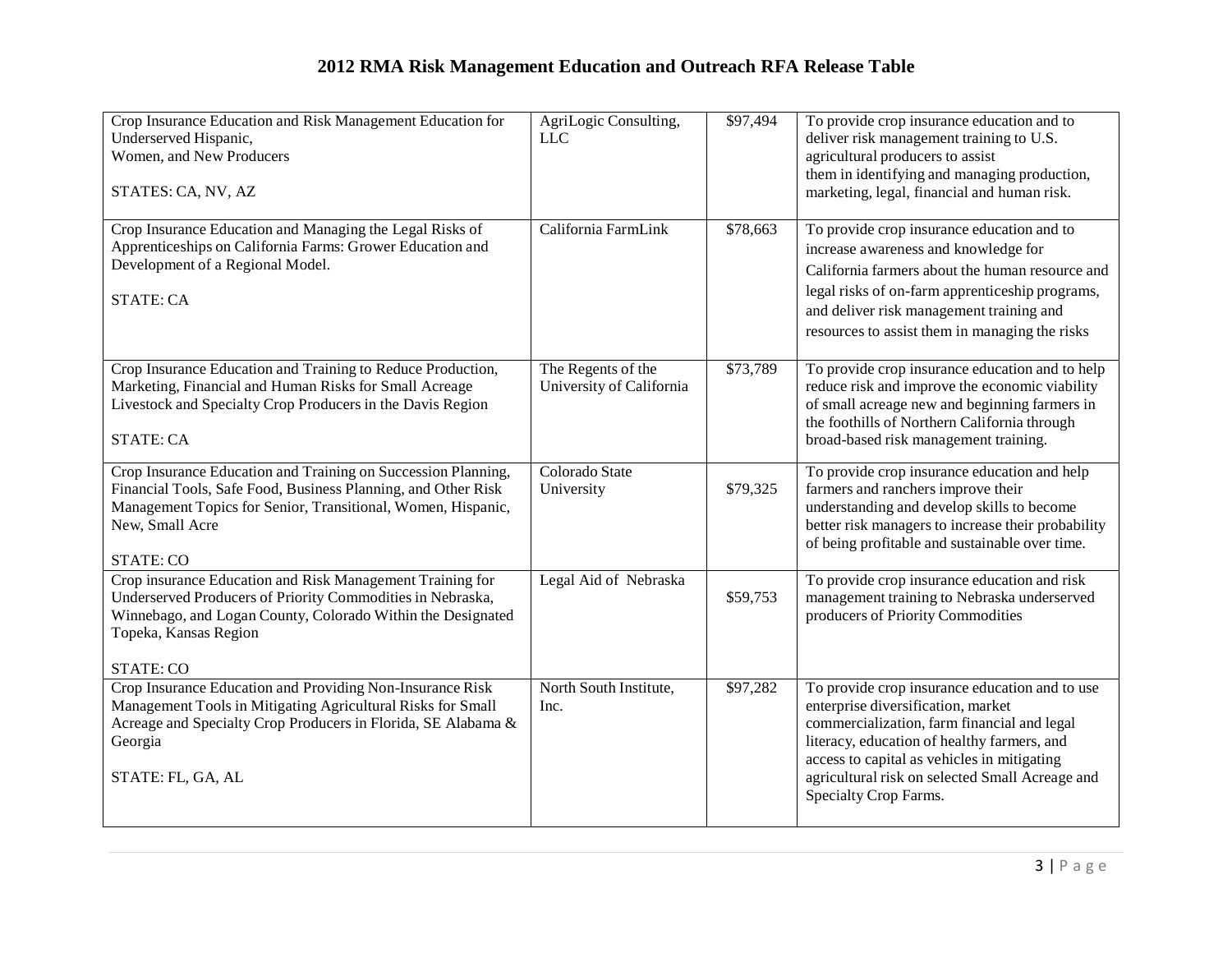| Crop Insurance Education and Managing Risks Associated with<br>Value-Added Production, Marketing & Succession Planning for<br>Limited-Resource, Socially Disadvantaged & Small Acreage<br>Producers in Alabama, Georgia & South<br>Carolina<br>STATE: GA, AL, SC | The Federation of<br>Southern<br>Cooperatives/Land<br><b>Assistance Fund</b> | \$92,895 | To provide crop insurance education and<br>outreach to Limited-resource, Socially<br>Disadvantaged, Small Acreage Producers and<br>training to community based organizations,<br>cooperative extension agents and other outreach<br>specialists.                                                                                                         |
|------------------------------------------------------------------------------------------------------------------------------------------------------------------------------------------------------------------------------------------------------------------|------------------------------------------------------------------------------|----------|----------------------------------------------------------------------------------------------------------------------------------------------------------------------------------------------------------------------------------------------------------------------------------------------------------------------------------------------------------|
| Crop Insurance Education and Specialty Crop & Safety Risk<br>Management Seminars for Producers, Hispanic Producers, and<br>Direct Influencers in Georgia including 3 Strikeforce Area<br>Locations<br><b>STATE: GA</b>                                           | Georgia Green Industry<br>Association, Inc.                                  | \$40,150 | To provide crop insurance education and to<br>ensure that producers will be better able to use<br>marketing and branding information, financial<br>management, soil and erosion control measures,<br>crop insurance and other existing and emerging<br>risk management tools.                                                                            |
| Crop Insurance Education and Utilizing Grower Identified Risk<br>Management Priorities to Lay an Educated Safety<br>Net for AAPI* and Limited Resource Producers<br>*Asian American and Pacific Islander<br><b>STATE: HI</b>                                     | University of Hawaii                                                         | \$99,985 | To provide crop insurance education and to<br>increase the viability and sustainability of farms<br>in Hawaii run by our targeted socially<br>disadvantaged, limited resource producers by<br>providing exposure, knowledge and training in<br>areas of risk management through day-long<br>conferences held in farming communities<br>around the state. |
| Crop Insurance Education and Specialty Crop Production,<br>Marketing Strategies and Financial Management Training for<br>Refugee/Immigrant Beginning Farmers in the Iowa St. Paul RMA<br>Region<br><b>STATE: IA</b>                                              | National Center for<br><b>Appropriate Technology</b>                         | \$38,188 | To provide crop insurance education to new<br>refugee and immigrant farmers to help reduce<br>the risk of farm start-up by providing guidance<br>in business planning and marketing.                                                                                                                                                                     |
| Crop Insurance Education and Legal, Marketing, and Risk<br>Management Information for a Test Audience of<br>Hispanic, Asian American, Women, Limited Resource, Small<br>Acreage, Specialty Crop, and New and Beginning<br><b>STATE: IA</b>                       | <b>Drake University</b>                                                      | \$91,068 | To provide crop insurance education and to<br>enable producers to better manage operational<br>risk through diversifying direct-marketing<br>methods and knowledge of the legal<br>implications.                                                                                                                                                         |
| Crop Insurance Benchmarking, Financial Management and Labor<br>Management Education for Iowa Fruit and Vegetable Farmers<br>(RMA Minnesota Regional Office)<br><b>STATE: IA</b>                                                                                  | <b>Practical Farmers of</b><br>Iowa                                          | \$75,000 | To provide crop insurance education and to<br>ensure that fruit and vegetable producers will be<br>better able to use crop insurance, financial<br>management and farm labor to decrease risk and<br>improve the economic stability of their farms.                                                                                                      |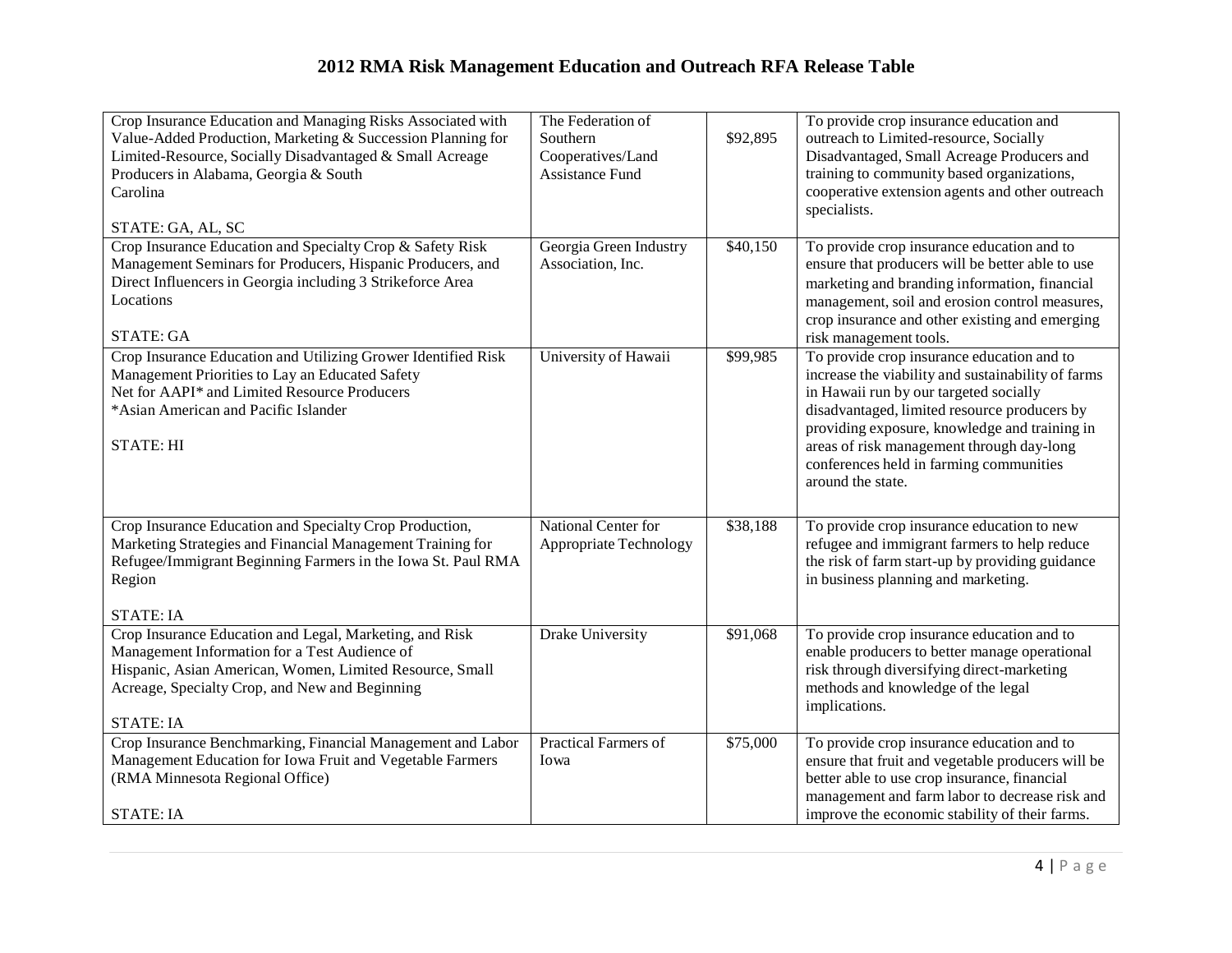| Annie's Project: Crop Insurance Education and Capacity<br>Building, Delivery and Evaluation of Risk Management<br>Education for Iowa Farm and Ranch Women: St Paul, MN<br><b>STATE: IA</b>                                                                          | Iowa State University of<br>Science and Technology | \$99,878 | To provide crop insurance education and to<br>ensure traditionally underserved women farmers<br>in Iowa, both conventional and specialty crop<br>producers will be better able to identify and<br>manage<br>agricultural risks.                                                           |
|---------------------------------------------------------------------------------------------------------------------------------------------------------------------------------------------------------------------------------------------------------------------|----------------------------------------------------|----------|-------------------------------------------------------------------------------------------------------------------------------------------------------------------------------------------------------------------------------------------------------------------------------------------|
| Crop Insurance Education and Training in Farm Management,<br>Marketing Strategies, and Crop Insurance Programs for<br>Beginning and Specialty Crop Producers in Iowa, Minnesota, and<br>Wisconsin in RMA's St. Paul, MN, Region<br>STATES: IA, MN, WI               | CAS, Inc (DBA Custom<br>Ag Solutions)              | \$99,975 | To provide crop insurance education and to<br>deliver information about risk management and<br>the features, benefits, limitations, and best uses<br>of available strategies, tools, and crop insurance<br>programs.                                                                      |
| Crop Insurance and Risk Management Training, New, Socially<br>Disadvantaged, Women, Transitional, and other Ag Producers of<br>Livestock, Forage, Barley, and Specialty Crops<br><b>STATE: ID</b>                                                                   | RightRisk, LLC                                     | \$99,999 | To provide crop insurance education and to<br>promote sustained profitability for agricultural<br>producers in Idaho and Oregon through effective<br>risk management decision making.                                                                                                     |
| Crop Insurance Education and Training in Farm Management,<br>Marketing Strategies, and Crop Insurance Programs for<br>Beginning and Specialty Crop Producers in Illinois, Indiana,<br>Michigan, and Ohio in RMA's Springfield, IL, Region<br>STATES: IL, IN, MI, OH | CAS, Inc (DBA Custom<br>Ag Solutions)              | \$99,270 | To provide crop insurance education and to<br>improve producer awareness, skills, and<br>decisions related to the development and<br>implementation of risk management strategies<br>and participation in Federal crop insurance<br>programs.                                             |
| Crop Insurance Education and Managing Wholesale Production,<br>Marketing, Financial, and Human Risks for Indiana and Michigan<br><b>Specialty Crop Farmers</b><br><b>STATE: IN</b>                                                                                  | FamilyFarmed.org                                   | \$99,924 | To provide crop insurance education and to<br>work with 450 Indiana and Michigan fruit and<br>vegetable growers to train them in skills<br>necessary to market wholesale through training<br>materials, workshops, market development<br>assistance, and one-on-one technical assistance. |
| Crop Insurance Education and Risk Management Education for<br>Kansas Agritourism Farms and Ranches<br><b>STATE: KS</b>                                                                                                                                              | Kansas Agricultural<br><b>Tourism Association</b>  | \$26,863 | To provide crop insurance education and to<br>increase the risk management knowledge and<br>risk management<br>decision-making ability of Kansas farmers and<br>ranchers working to increase<br>profitability through agritourism.                                                        |
| Crop Insurance Education and Helping Kansas Producers and<br>Ranchers Understand and Use Good Farming Practices for<br>Winter Canola in Partnership with the Topeka Regional Office<br><b>STATE: KS</b>                                                             | Kansas State University                            | \$87,814 | To provide crop insurance education and to<br>inform producers about the need for canola risk<br>management insurance opportunities available<br>through RMA, and new and emerging risk<br>management tools.                                                                              |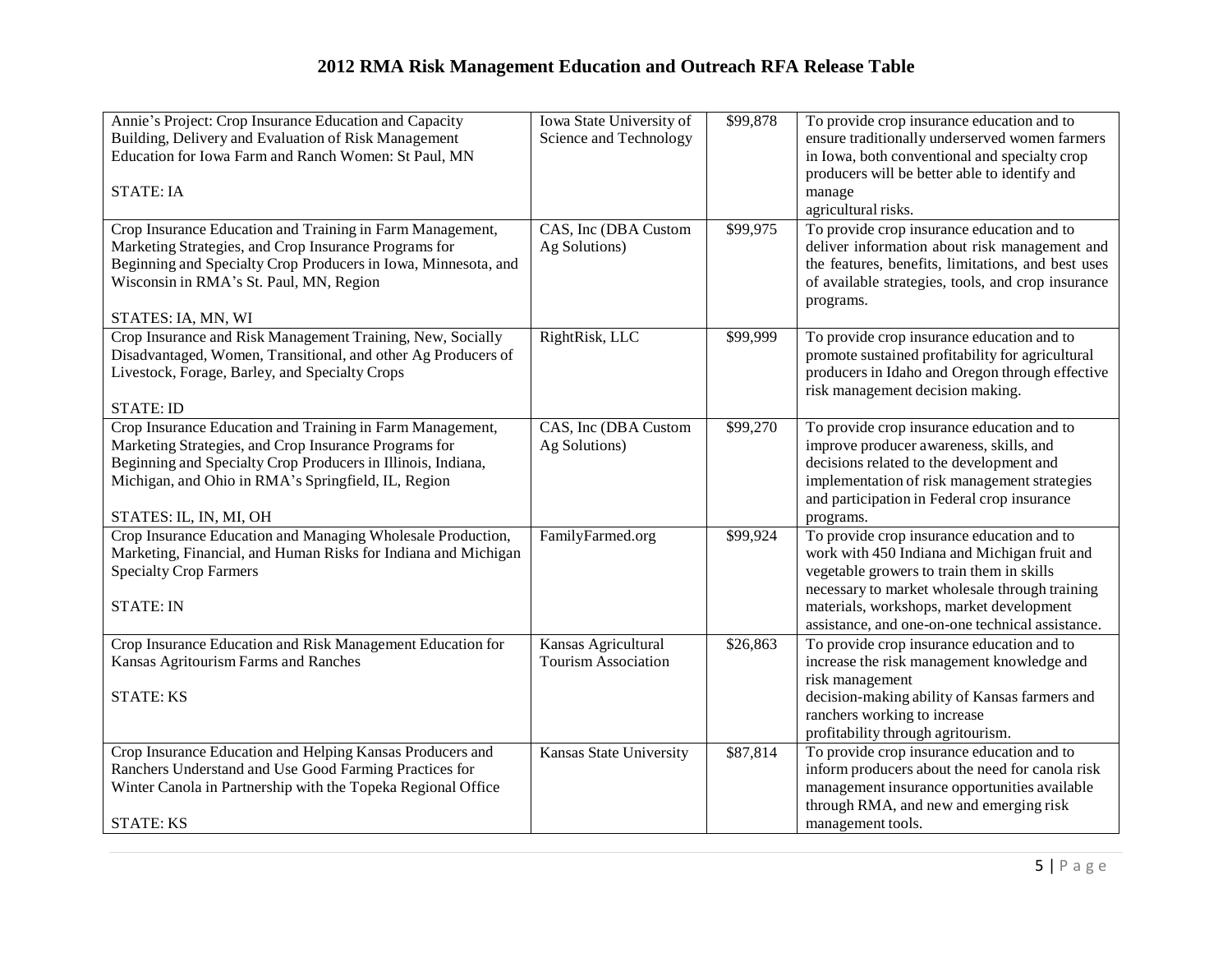| Crop Insurance Education and Specialty Crops, Marketing<br>Strategies and Financial Tools and Planning for Refugee<br>Producers, Topeka Regional Office<br><b>STATE: KS</b>                                                                                        | <b>Catholic Charities of NE</b><br>Kansas              | \$37,870 | To provide crop insurance education and to<br>ensure that refugee specialty crop growers in the<br>Mid-West are equipped to use risk management<br>tools to build successful farm businesses.                                              |
|--------------------------------------------------------------------------------------------------------------------------------------------------------------------------------------------------------------------------------------------------------------------|--------------------------------------------------------|----------|--------------------------------------------------------------------------------------------------------------------------------------------------------------------------------------------------------------------------------------------|
| Crop Insurance Education and Training in Farm Management,<br>Marketing Strategies, and Crop Insurance Programs for<br>Beginning and Livestock Producers in Colorado, Kansas, and<br>Nebraska<br><b>STATE: KS</b>                                                   | <b>Custom Ag Solutions</b>                             | \$99,397 | To provide crop insurance education and<br>improve producer awareness, skills, and<br>decisions related to the development and<br>implementation of risk management strategies<br>and participation in Federal crop insurance<br>programs. |
| Crop Insurance Education and Farm Risk Management,<br>Underserved Commodities (Alternative Enterprises) Education,<br>and Farm Safety Training for Small, Limited-Resource, Women,<br>Beginning and Socially Disadvantaged Farmers in Kentucky<br><b>STATE: KY</b> | <b>Kentucky State</b><br>University                    | \$99,930 | To provide crop insurance education and to<br>enable small, limited resource, women,<br>beginning and socially disadvantaged farmers<br>for better operate farm<br>equipment and manage land.                                              |
| Crop Insurance Education and Risk Management and Marketing<br>Strategies: Technical Assistance for beginning and women<br>farmers growing specialty crops in western Massachusetts<br><b>STATE: MA</b>                                                             | Community involved in<br><b>Sustaining Agriculture</b> | \$66,781 | To provide crop insurance education and to help<br>farmers understand and use risk management<br>tools in order to improve their farm viability.                                                                                           |
| Crop Insurance Education and Implementing and Evaluating Risk<br>Management Education, Outreach, Training, and Technical<br>Assistance for Beginning and Socially Disadvantaged Specialty<br>Crop Producers in Massachusetts<br>STATES: MA, NH                     | Community Teamwork,<br>Inc.                            | \$99,758 | To provide crop insurance education and to help<br>entry level farmers establish a business plan.                                                                                                                                          |
| Crop Insurance Education and Farm Management Strategies for<br>Specialty Crop Producers.<br><b>STATE: MD</b>                                                                                                                                                       | <b>National Christmas Tree</b><br>Association (NCTA)   | \$55,000 | To provide crop insurance education and to help<br>Christmas Tree growers understand and manage<br>risk.                                                                                                                                   |
| Crop Insurance Education and Serving Michigan Multicultural<br>Ag: Risk management education and outreach in production,<br>financial and human risks for African American and Hispanic<br>specialty crop producers<br><b>STATE: MI</b>                            | Michigan Integrated<br>Food and Farming<br>Systems     | \$99,999 | To provide crop insurance education and to<br>improve and expand African American and<br>Hispanic producers' strategies to reduce risk on<br>their specialty crop family farms.                                                            |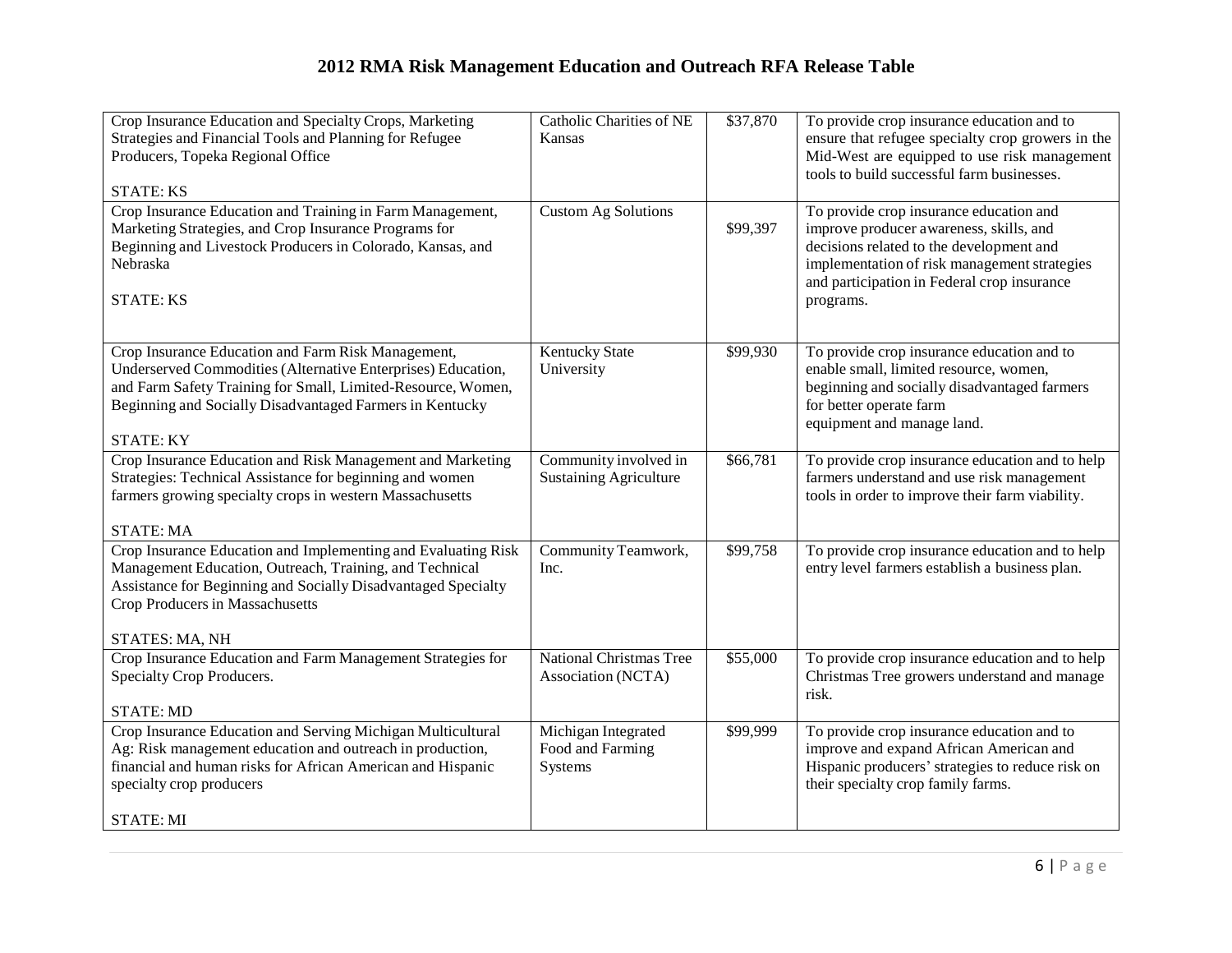| Crop Insurance Education and New, Limited Resource and Small<br>Acreage Producers Success in Michigan: Farm Management and<br><b>Business Planning for Specialty Crop Growers</b><br><b>STATE: MI</b>                                                                | Michigan Land Use<br>Institute                  | \$72,520 | To provide crop insurance education and help<br>grow jobs, save farmland, increase viability and<br>number of farms, and increase the amount of<br>regionally produced food available to the<br>region's residents.                                      |
|----------------------------------------------------------------------------------------------------------------------------------------------------------------------------------------------------------------------------------------------------------------------|-------------------------------------------------|----------|----------------------------------------------------------------------------------------------------------------------------------------------------------------------------------------------------------------------------------------------------------|
| Crop Insurance Education and Good Farming Practices and Farm<br>Management Strategies for Limited Resource Asian American<br>Producers<br><b>STATE: MN</b>                                                                                                           | <b>Hmong American</b><br>Partnership            | \$99,688 | To provide crop insurance education and to help<br>Southeast Asia Farmers in their transition from<br>income-to wealth-generating business through<br>risk management tools and education.                                                               |
| Crop Insurance Education and Production and Financial Risk<br>Reduction Strategies for Producers and Ranchers<br><b>STATE: MN</b>                                                                                                                                    | Minnesota Cultivated<br>Wild Rice Council       | \$20,000 | To provide crop insurance education and to<br>partially fund three separate risk management<br>educational events aimed at each organization's<br>specific risk management needs.                                                                        |
| Crop Insurance Education and Proven Outreach & Assistance:<br>Delivering Crop Insurance & Risk Mgmt. Training to Limited<br>Resource & Socially Disadvantaged Immigrant Farmers Raising<br>& Marketing Specialty Crops in St. Paul RMA<br>Region<br><b>STATE: MN</b> | Farmers' Legal Action<br>Group, Inc. (FLAG)     | \$95,816 | To provide crop insurance education and to<br>provide innovative outreach and assistance to<br>stabilize and expand the financial success of<br>socially disadvantaged specialty crop farmers.                                                           |
| Crop Insurance Education and Production, Marketing, Farm<br>Management, Farm Labor and Food Safety Education, Strategies<br>and Resources for Specialty Crop, Limited Resource and<br><b>Minority Producers</b><br><b>STATE: MN</b>                                  | Minnesota Fruit &<br>Vegetable Association      | \$96,567 | To provide crop insurance education and to<br>develop and deliver a variety of risk<br>management solutions for specialty crop<br>producers in the Upper Midwest including<br>women, beginning growers, limited resource,<br>Latino and Hmong producers. |
| Crop Insurance Education and Effective Transitions - Finding<br><b>Success in Farm Succession Planning</b><br><b>STATE: MN</b>                                                                                                                                       | Renewing the<br>Countryside II                  | \$99,914 | To provide crop insurance education and to<br>provide senior, specialty crop and livestock<br>farmers and ranchers with information, training,<br>and assistance on succession planning.                                                                 |
| Crop Insurance Education and Reaching Missouri and Nebraska<br>Women Producers and Ranchers through Multi-Session Classes<br>and Special Conferences Focusing on Production, Legal and<br>Marketing Risk in the Topeka RMA Region<br><b>STATE: MO</b>                | The Curator of the<br>University of<br>Missouri | \$49,500 | To provide crop insurance education and to<br>empower farm women to become better business<br>partners through networks and by managing and<br>organizing critical information.                                                                          |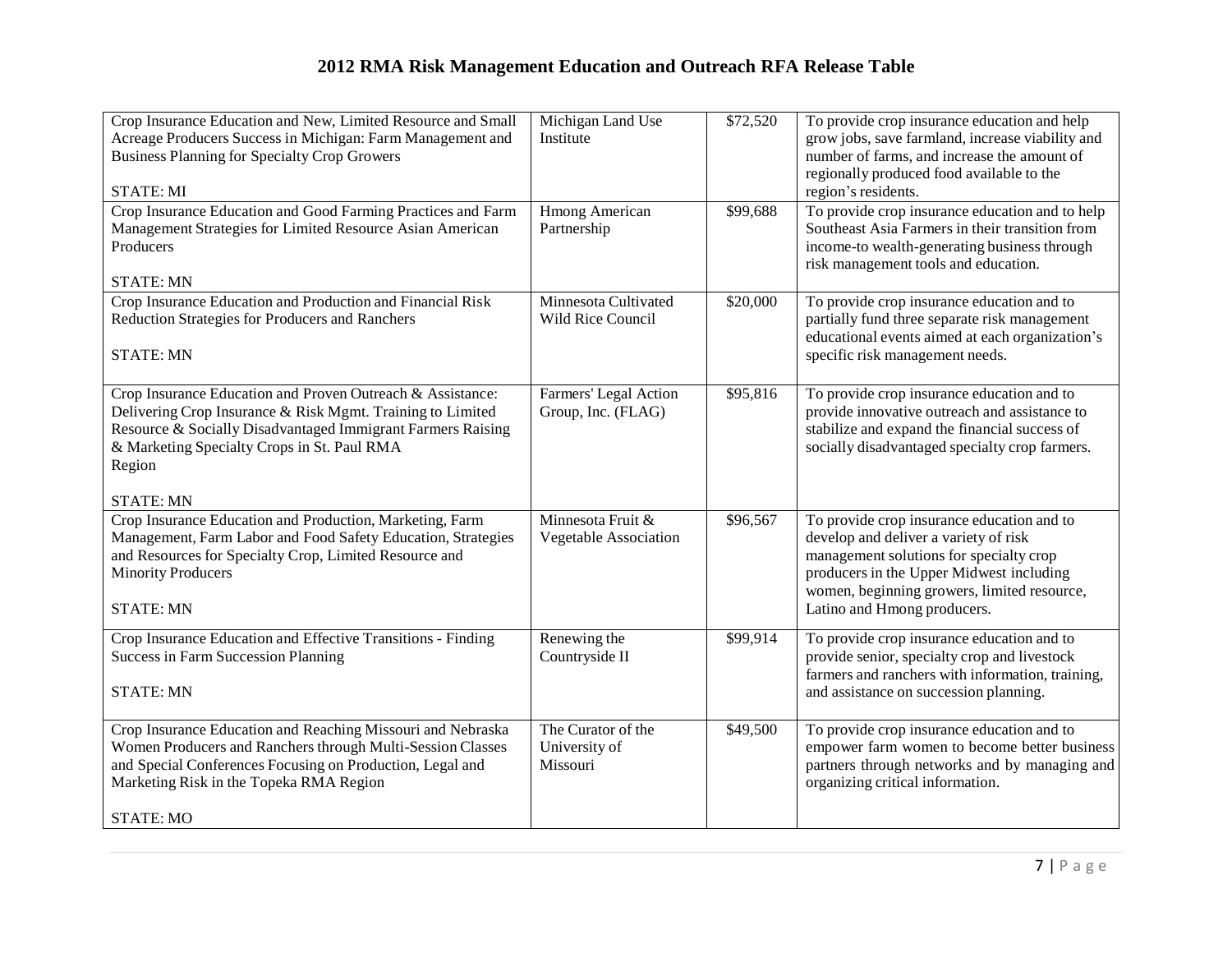| Crop Insurance Education and Managing Wholesale Production,<br>Marketing, Financial, and Human Risks for Kansas and Missouri<br><b>Specialty Crop Farmers</b><br><b>STATE: MO</b>                                                                                                        | FamilyFarmed.org                                      | \$89,733 | To provide crop insurance education and to<br>work with 425 fruit and vegetable growers to<br>train them in skills necessary to build sales with<br>wholesale customers through training materials,<br>a workshop, Meet the Buyers reception, and 1-<br>on-1 technical assistance.                                                          |
|------------------------------------------------------------------------------------------------------------------------------------------------------------------------------------------------------------------------------------------------------------------------------------------|-------------------------------------------------------|----------|---------------------------------------------------------------------------------------------------------------------------------------------------------------------------------------------------------------------------------------------------------------------------------------------------------------------------------------------|
| The SAFE (Southeast Asia Farmers Education): Crop Insurance<br>Education and Managing Farm Risks through Culturally and<br>Linguistically Appropriate Education<br><b>STATE: MO</b>                                                                                                      | <b>Hmong National</b><br>Development, Inc.            | \$99,479 | To provide crop insurance education and to help<br>Southeast Asia Farmers in their transition from<br>income-to wealth-generating business through<br>risk management tools and education.                                                                                                                                                  |
| Crop Insurance Education and Wholesale Success: Managing<br>Wholesale Production, Marketing, Financial, and Human Risks<br>for Mississippi Specialty Crop Farmers<br><b>STATE: MS</b>                                                                                                    | FamilyFarmed.org                                      | \$47,511 | To provide crop insurance education and to<br>work with 200 Mississippi fruit and vegetable<br>growers to train them in skills necessary to<br>market wholesale through training materials,<br>workshops, market development assistance, and<br>one-on-one technical assistance.                                                            |
| Crop Insurance Education and Pte' Ola-in the Lakota term (Sioux<br>Tribe from SD) this means "taking care of the cattle"<br><b>STATE: MT</b>                                                                                                                                             | <b>Indian Nations</b><br><b>Conservation Alliance</b> | 99,880   | To provide crop insurance education and to<br>provide Risk Management training/information<br>to approximately 1000 tribal producers.                                                                                                                                                                                                       |
| Crop Insurance Education and Managing Heritage Pastured<br>Poultry Production Risks for Native American, Beginning and<br>Limited Resource Producers of Specialty Crops on Smaller<br>Acreage Farms throughout Montana in the Billings, Montana<br><b>RMA</b> Region<br><b>STATE: MT</b> | National Center for<br>Appropriate Technology         | \$82,447 | To provide crop insurance education and train<br>specialty crop, small acreage, returning veterans,<br>Native American, beginning and limited-<br>resource producers in Montana about the<br>opportunities and risks associated with<br>expanding and integrating pastured poultry<br>production into diversified smaller acreage<br>farms. |
| Crop Insurance Education and Training in Pasture, Forage,<br>Rangeland, Other Crop Insurance Programs, and Marketing<br>Strategies for New and Beginning, Native American, and Other<br>Producers and Ranchers in RMA's Billings Region<br><b>STATE: MT</b>                              | <b>Custom Ag Solutions</b>                            | \$97,700 | To provide crop insurance education and to<br>deliver information about risk management and<br>the structure, availability, benefits, and best uses<br>of RMA's crop insurance programs.                                                                                                                                                    |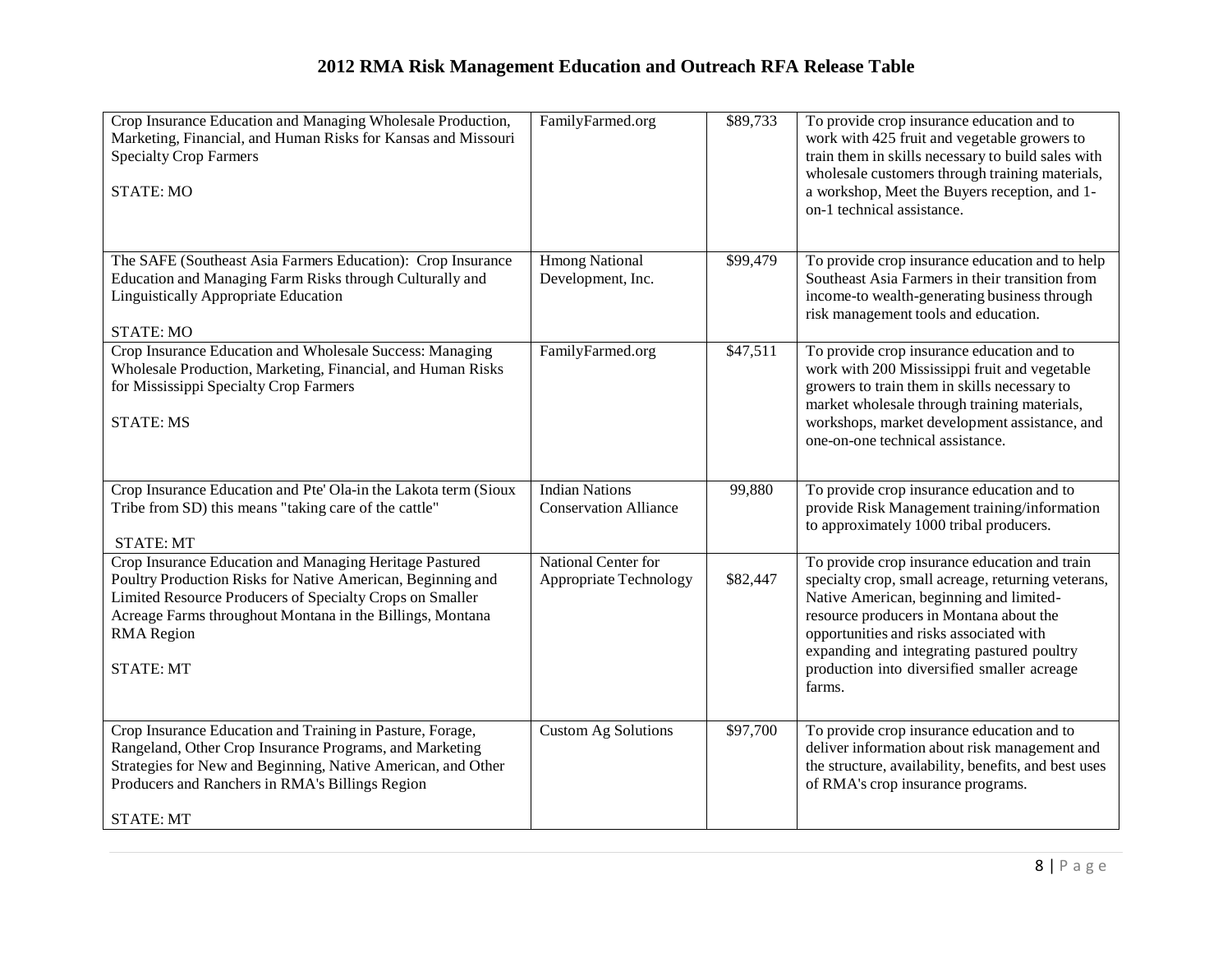| "Spring Roundup 2013. Think. Plan. Do. Succeed," a two-day<br>conference providing crop insurance and risk management<br>training to agricultural producers in the Billings, Montana RMA<br>Region.<br><b>STATE: MT</b>                   | Northwest Community<br>College     | \$55,170 | To provide crop insurance education and to<br>support a two-day conference providing crop<br>insurance and risk management training to<br>agricultural producers in the Billings, Montana<br>Region.                                                                         |
|-------------------------------------------------------------------------------------------------------------------------------------------------------------------------------------------------------------------------------------------|------------------------------------|----------|------------------------------------------------------------------------------------------------------------------------------------------------------------------------------------------------------------------------------------------------------------------------------|
| Crop Insurance Education and Specialty Crops, Pasture,<br>Rangeland, and Forage Rainfall Index and Crop Insurance for<br>Native American, New and Beginning, Limited Resource, and<br><b>Specialty Crop Producers</b><br><b>STATE: MT</b> | Montana State<br>University        | \$90,728 | To provide crop insurance and risk management<br>education to producers of specialty crops and<br>underserved commodities, including livestock<br>and forage.                                                                                                                |
| Crop Insurance Education and Wholesale Success: Managing<br>Wholesale Production, Marketing, Financial, and Human Risks<br>for Montana Specialty Crop Farmers<br><b>STATE: MT</b>                                                         | FamilyFarmed.org                   | \$34,069 | To provide crop insurance education and to<br>work with 100 Montana fruit and vegetable<br>growers to train them in skills necessary to<br>market wholesale through training materials,<br>workshops, market development assistance, and<br>one-on-one technical assistance. |
| Crop Insurance Education and Rural Tax education programs for<br>the Raleigh region<br><b>STATE: NC</b>                                                                                                                                   | North Carolina State<br>University | \$38,896 | To provide crop insurance education and<br>provide tax information to producers so that they<br>are better able to make financial management<br>decisions and understand how income and self-<br>employment tax management is part of an<br>overall risk management plan.    |
| Crop Insurance Education and Training in Farm Management<br>Strategies and Crop Insurance Programs for Beginning, African<br>American, and Limited Resource North Carolina Producers in<br>RMA's Raleigh, NC, Region<br><b>STATE: NC</b>  | <b>Custom Ag Solutions</b>         | \$99,038 | To provide crop insurance education and to<br>deliver training in farm management strategies<br>and crop insurance programs to beginning,<br>African American, and limited resource<br>producers in North Carolina in RMA's Raleigh,<br>NC, Region.                          |
| Crop Insurance Education and Reducing Risks through Farm<br>Safety, AGR-Lite, and Risk Management Strategies for Minority,<br>Limited Resource, Senior Growers, and Risk Management<br><b>Education for Students</b><br><b>STATE: NC</b>  | <b>East Carolina University</b>    | \$98,703 | To provide crop insurance education and equip<br>new and existing farmers with the strategies<br>needed to reduce risks that threaten farm<br>sustainability.                                                                                                                |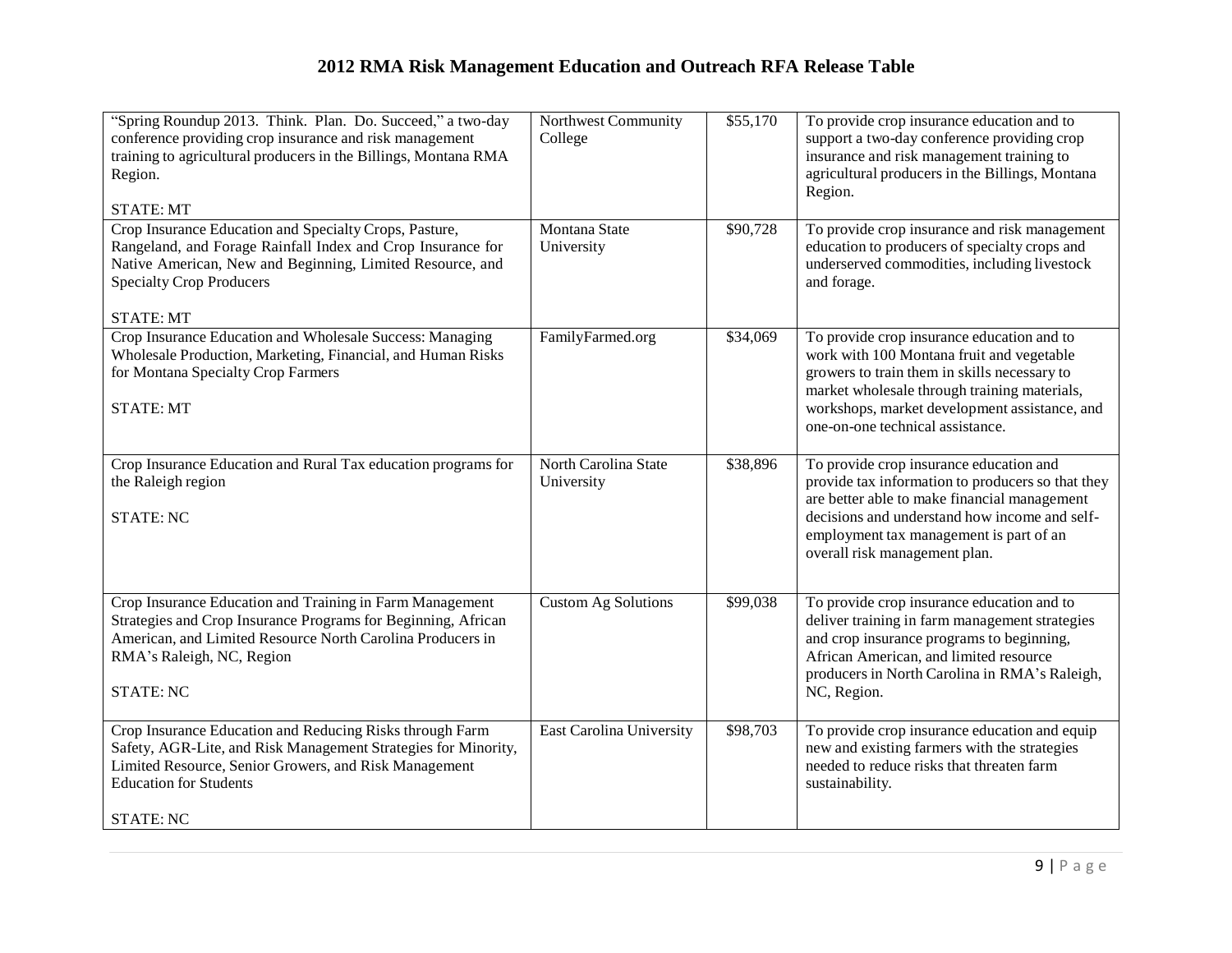| Crop Insurance Education and Marketing, Branding, and<br>Financial Tools and Strategies for New and Beginning, Limited<br>Resource, and Specialty Crop Producers in the Raleigh Region<br>STATES: NC, VA                                       | Appalachian Sustainable<br><b>Agriculture Project</b>                      | \$95,206 | To provide crop insurance education and to<br>provide producers in the Southern Appalachian<br>region of Western North Carolina and SW<br>Virginia with support, training, and tools needed<br>to operate in burgeoning markets for locally<br>grown food.                                            |
|------------------------------------------------------------------------------------------------------------------------------------------------------------------------------------------------------------------------------------------------|----------------------------------------------------------------------------|----------|-------------------------------------------------------------------------------------------------------------------------------------------------------------------------------------------------------------------------------------------------------------------------------------------------------|
| Crop Insurance Education and Business and Financial Literacy<br>Education and Outreach in the Northeast (Raleigh RO) for<br>Specialty Crop Producers, Ranchers and Beginning Farmers<br>Engaged in Food Hubs (Food Hub Ed)<br><b>STATE: NC</b> | <b>Winrock International</b><br>Institute for Agricultural<br>Development  | \$88,788 | To provide crop insurance education and to<br>engage farmers specifically along the farmer-<br>food hub supply chain with innovative and<br>relevant risk<br>management trainings using newly developed<br>materials and multiple outreach and education<br>strategies.                               |
| Crop Insurance Education and Risk Management Strategies for<br>Limited Resource Specialty Crop Growers in North Carolina<br><b>STATE: NC</b>                                                                                                   | North Carolina<br>Agricultural and<br><b>Technical State</b><br>University | \$98,456 | To provide crop insurance education and to<br>partner with three minority cooperative<br>associations and a financial consulting group to<br>raise awareness of the existence of RMA crop<br>insurance programs and provide outreach<br>education in risk management strategies in<br>North Carolina. |
| Crop Insurance Education and Risk Management Education<br>Strategies and Succession Planning for Senior, Transitional, and<br>Beginning Farmers in Central and Eastern NC<br><b>STATE: NC</b>                                                  | <b>Mount Olive College</b>                                                 | \$99,999 | To provide crop insurance education and to<br>implement an educational effort for farm<br>transition risk management outreach and<br>assistance to farmers in twenty North Carolina<br>counties.                                                                                                      |
| Crop Insurance Education and Sustaining African American and<br>American Indian Farmers in North Carolina through<br>Risk Management, Crop Insurance, and Renewable Energy<br>Training<br><b>STATE: NC</b>                                     | Sociometrics<br>Corporation                                                | \$99,165 | To provide crop insurance education and to<br>improve the farming management and outcomes<br>of African American and American Indian<br>farmers in North Carolina.                                                                                                                                    |
| Crop Insurance Education and Production and Legal Trainings<br>for Native American Producers in<br>North Dakota and South Dakota - Billings Region<br>STATE: ND, SD                                                                            | <b>Indian Land Tenure</b><br>Foundation                                    | 99,790   | To provide crop insurance education and to<br>provide information on the ways in which Indian<br>farmers and ranchers can offset these risks<br>through knowledge, sound management and<br>training opportunities.                                                                                    |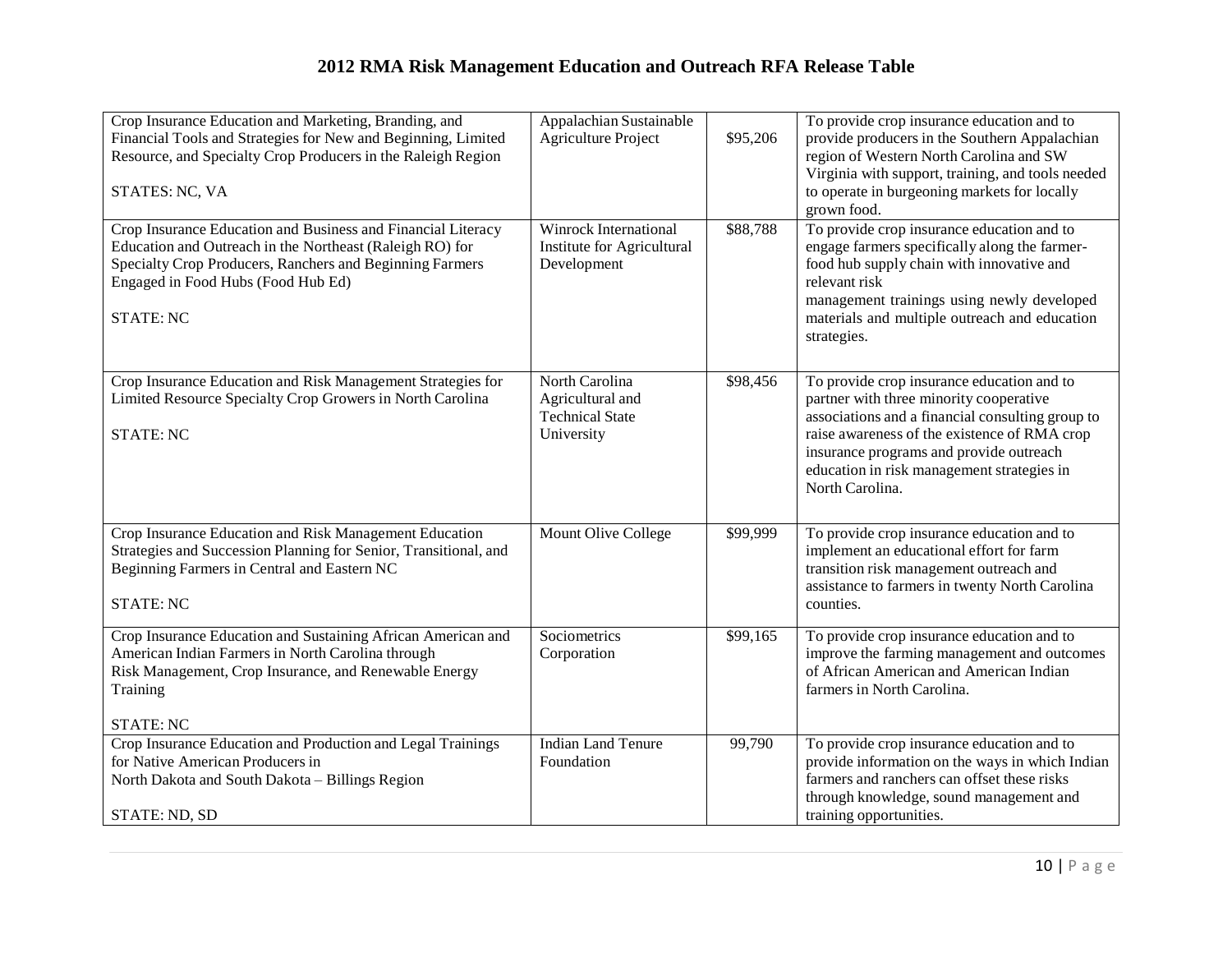| Crop Insurance Education and Wholesale Success: Managing<br>Wholesale Production, Marketing, Financial, and Human Risks<br>for New Hampshire and Pennsylvania Specialty Crop Farmers<br>STATE: NH, PA                                                                       | FamilyFarmed.org                                            | \$52,741 | To provide crop insurance education and to<br>work with 250 New Hampshire and<br>Pennsylvania fruit and vegetable growers to<br>train them in skills necessary to market<br>wholesale through training materials,<br>workshops, market development, and one-on-<br>one technical assistance.                             |
|-----------------------------------------------------------------------------------------------------------------------------------------------------------------------------------------------------------------------------------------------------------------------------|-------------------------------------------------------------|----------|--------------------------------------------------------------------------------------------------------------------------------------------------------------------------------------------------------------------------------------------------------------------------------------------------------------------------|
| Crop Insurance Education and Annie's Project II: New Jersey<br>Farm Women Conference 2013, Educating and Empowering<br><b>Women Farmers</b><br>on Risk Management in the Region Served by the Raleigh, North<br>Carolina RMA Office<br><b>STATE: NJ</b>                     | Rutgers, The State<br>University of New<br>Jersey           | \$93,038 | To provide crop insurance education and to<br>improve the economic stability of traditionally<br>underserved women farmers in New Jersey,<br>including specialty crop producers and small<br>acreage farmers.                                                                                                            |
| Crop Insurance Education and Production, Marketing and<br>Financial Tools Training for Hispanic and<br><b>Limited Resource Producers and Ranchers</b><br><b>STATE: NM</b>                                                                                                   | National Immigrant<br>Farming Initiative                    | \$99,934 | To provide crop insurance education and to<br>deliver crop insurance education & risk<br>management training to Hispanic and limited<br>resource agricultural producers with efforts<br>focused in Southern and North Central New<br>Mexico.                                                                             |
| Crop Insurance Education and Training in Farm Management,<br>Marketing Strategies,<br>and Crop Insurance Programs for Beginning, Livestock,<br>and Native American Producers in New Mexico, Oklahoma,<br>and Texas in RMA's Oklahoma City, OK, Region<br>States: NM, OK, TX | <b>Custom Ag Solutions</b>                                  | \$97,857 | To provide crop insurance education and work<br>with RMA and six project partners to deliver<br>training in farm management, marketing<br>strategies, and crop insurance programs to<br>beginning, livestock, and Native American<br>producers in New Mexico, Oklahoma, and<br>Texas in RMA's Oklahoma City, OK, Region. |
| Crop Insurance Education and Gaining Ground & Going<br>Forward: The NFDP Assists Hispanic, Socially Disadvantaged &<br>Limited<br>Resource Farmers with Financial, Legal & Succession Planning<br>& Land Tenure in NY, NJ & PA<br>STATES: NY, NJ & PA                       | Council on the<br>Environment, Inc. d/b/a<br><b>GrowNYC</b> | \$98,889 | To provide crop insurance education and risk<br>management training and technical support to<br>assist early-stage farmers (in years 5-10 of<br>operation).                                                                                                                                                              |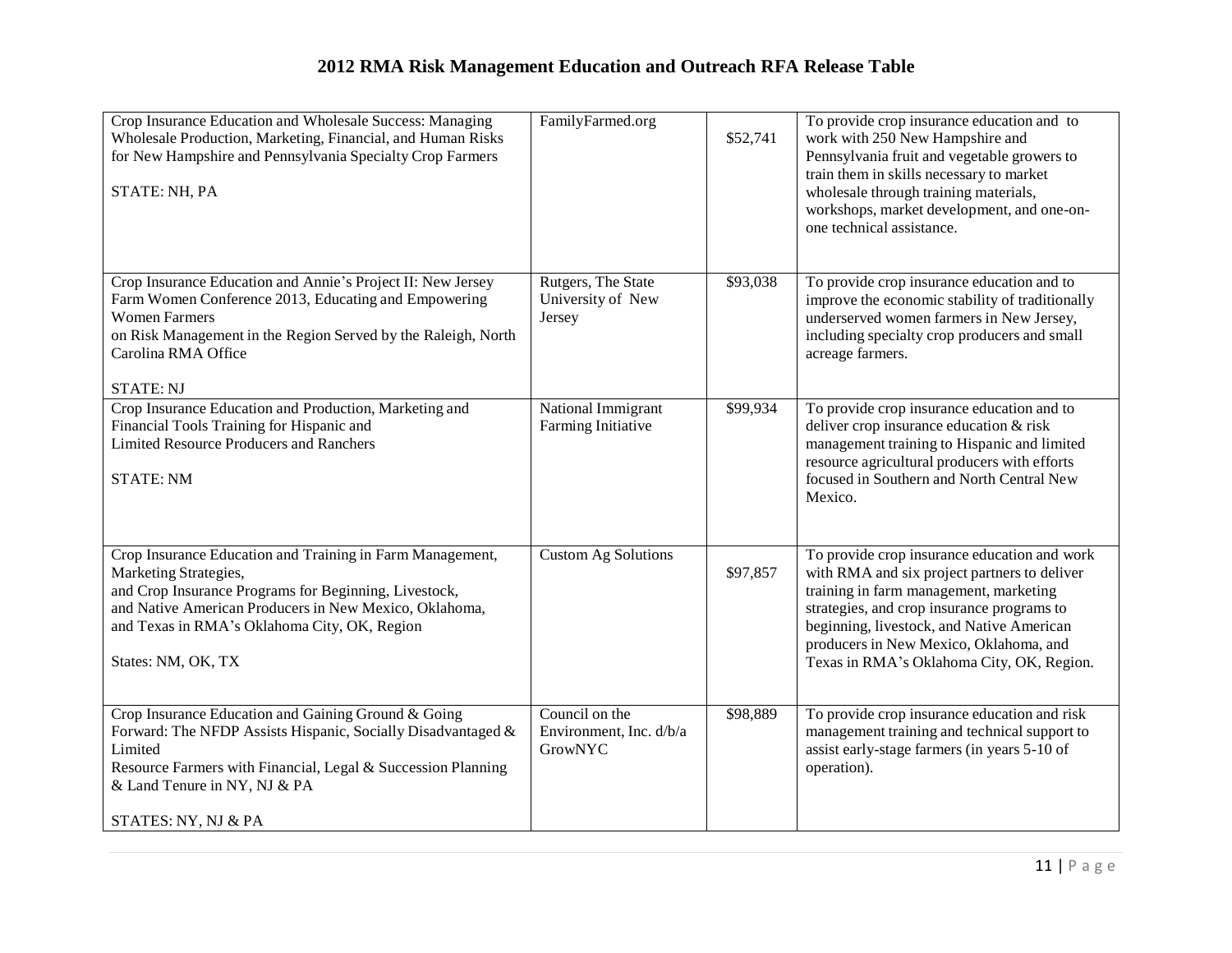| Crop Insurance Education and General Risk Management<br>Resource Development and Marketing Risk Management<br><b>Education for Limited</b><br>Resource, Hispanic, Small Acreage, and Specialty Crop<br>Producers Marketing to New York City<br><b>STATE: NY</b>                                                                                                                                                                        | Just Food, Inc.                                               | \$99,743 | To provide crop insurance education and to<br>develop bi-lingual risk management resources,<br>conduct marketing strategy education, and<br>provide technical assistance to support regional<br>producers in their efforts to incorporate risk<br>management strategies in their farm business<br>planning.       |
|----------------------------------------------------------------------------------------------------------------------------------------------------------------------------------------------------------------------------------------------------------------------------------------------------------------------------------------------------------------------------------------------------------------------------------------|---------------------------------------------------------------|----------|-------------------------------------------------------------------------------------------------------------------------------------------------------------------------------------------------------------------------------------------------------------------------------------------------------------------|
| Crop Insurance Education and Risk Management Tools and<br>Training to Support Organic and Sustainable Producers in New<br>York State; Special Emphasis Topics: Production, Legal,<br>Marketing, Financial, and Human; Producer Types: Producers<br>and Ranchers, New and Beginning Farmers, Women, Hispanic,<br>Limited Resource, Transitional, Small Acreage, and Specialty<br><b>Crop Producers and Ranchers</b><br><b>STATE: NY</b> | Northeast Organic<br>Farming Association of<br>New York, Inc. | \$99,960 | To provide crop insurance education and to<br>provide a diverse group of organic and<br>sustainable producers with the risk management<br>tools, resources, and strategies for making sound<br>on-farm management decisions that reduce risk<br>and increase success in all areas of the farm<br>business.        |
| Risk Management and Crop Insurance Education for Oklahoma<br>Producers of Underserved Commodities<br>(Livestock and Forage) and Specialty Crops<br><b>STATE: OK</b>                                                                                                                                                                                                                                                                    | Oklahoma State<br>University                                  | \$96,674 | To provide crop insurance education to<br>producers, who are expected to gain information<br>and skills to evaluate risks realistically and make<br>informed choices about risk management.                                                                                                                       |
| Crop Insurance Education and Risk Management Education and<br>Outreach Partnerships Program Promoting Financial Tools and<br>Planning among Oregon Specialty Crop Producers in the<br>Spokane, Washington RMA Region.<br><b>STATE: OR</b>                                                                                                                                                                                              | <b>Prune Bargaining</b><br>Association                        | \$39,490 | To provide crop insurance education and risk<br>management education, information, and<br>consultation to specialty crop producers<br>(producer type) in Oregon, focusing on the<br>special emphasis topic of financial tools and<br>planning.                                                                    |
| Crop Insurance Education and AGR-Lite, Marketing Strategies,<br>and Financial Tools for Specialty Crop Producers in Idaho and<br>Oregon<br>STATES: OR, ID                                                                                                                                                                                                                                                                              | Northwest Center for<br><b>Alternatives to Pesticide</b>      | \$37,810 | To provide crop insurance education and to<br>provide training tools to assist specialty crop<br>producers in managing their production,<br>marketing, financial and human risk associated<br>with accessing these new markets.                                                                                   |
| Crop Insurance Education and Emerging Farmers Training<br>Project for New, Beginning, and Hispanic Farmers<br><b>STATE: OR</b>                                                                                                                                                                                                                                                                                                         | <b>Adelantes Mujeres</b>                                      | \$38,971 | To provide crop insurance education and to<br>provide outreach, training and assistance on risk<br>management strategies to immigrant and<br>emerging farmers in the upper Willamette<br>Valley and Portland, OR metropolitan area<br>stressing Special Emphasis Topics of<br>production, marketing, and finance. |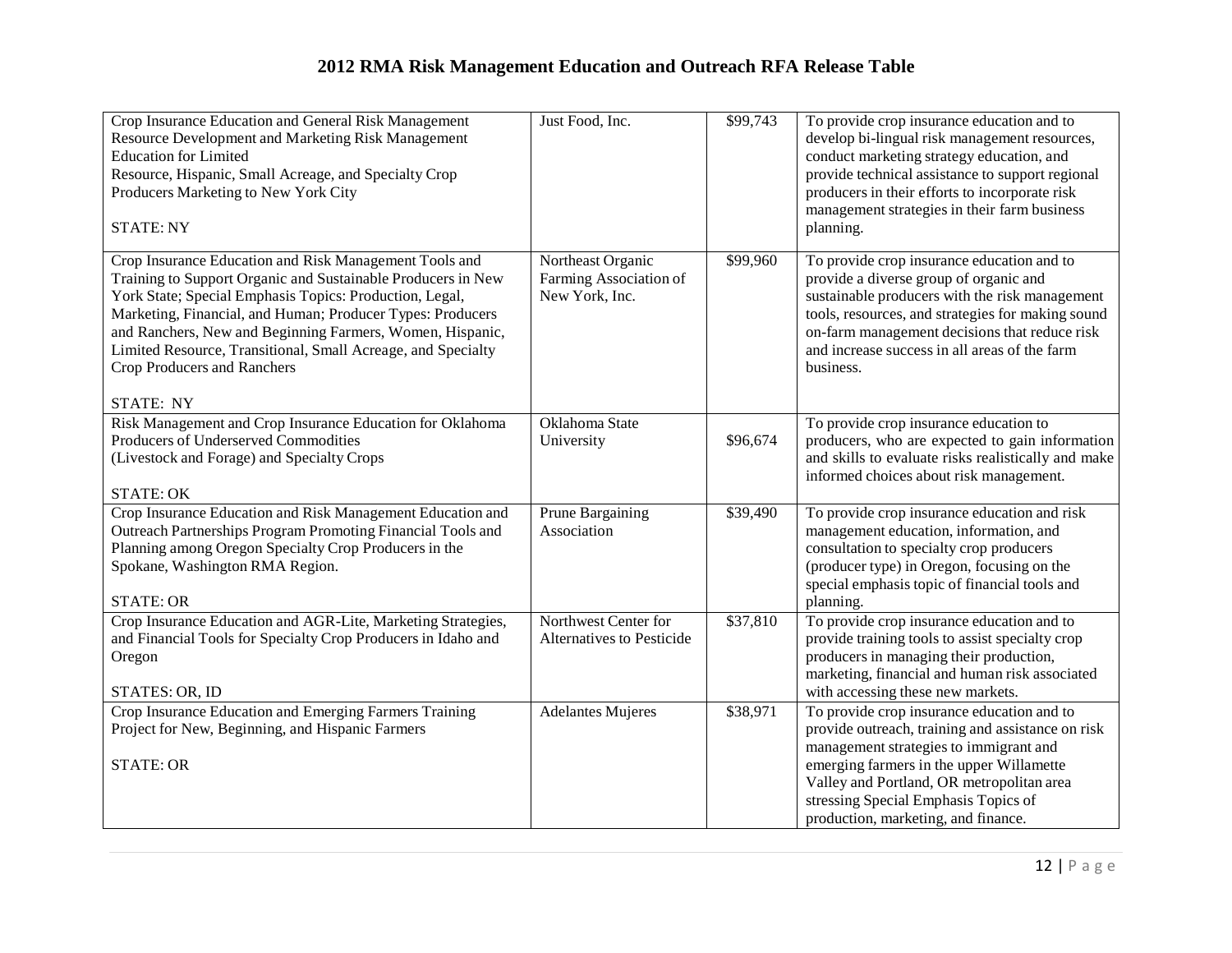| Crop Insurance Education and Comprehensive Risk Management<br>for New and Beginning Farmers | <b>AgChoice Farm Credit</b>   | \$78,370 | To provide crop insurance education and ensure<br>a viable future for Pennsylvania agriculture by<br>teaching practical risk management skills to |
|---------------------------------------------------------------------------------------------|-------------------------------|----------|---------------------------------------------------------------------------------------------------------------------------------------------------|
| <b>STATE: PA</b>                                                                            |                               |          | producers.                                                                                                                                        |
| Crop Insurance Education and Risk Management Education for                                  | South Dakota Corn             | \$99,924 | To provide crop insurance education and to                                                                                                        |
| <b>South Dakota Producers</b>                                                               | <b>Growers Association</b>    |          | focus on providing risk management education                                                                                                      |
| <b>STATE: SD</b>                                                                            |                               |          | through a series of risk management education<br>opportunities.                                                                                   |
| Crop Insurance Education and Expanded Financial Training for                                | Mitchell Technical            | \$96,999 | To provide crop insurance education and to                                                                                                        |
| South Dakota Farmers & Ranchers, including Women & Native                                   | Institute                     |          | improve coverage of the South Dakota Center                                                                                                       |
| Americans                                                                                   |                               |          | for Farm Ranch Management by expansion into<br>the Pierre area.                                                                                   |
| <b>STATE: SD</b>                                                                            |                               |          |                                                                                                                                                   |
| Crop Insurance Education and Increasing market access &                                     | Appalachian Sustainable       |          | To provide crop insurance education and to                                                                                                        |
| promoting specialty crops for New & Beginning, Limited                                      | Development                   | \$97,595 | create, promote and expand economically                                                                                                           |
| Resource,                                                                                   |                               |          | viable, environmentally sound and                                                                                                                 |
| Transitional, Small Acreage, & Specialty Crop Producers &                                   |                               |          | socially responsible opportunities to help                                                                                                        |
| Ranchers                                                                                    |                               |          | improve the lives and the health of our local                                                                                                     |
|                                                                                             |                               |          | communities and ecosystems in northeast                                                                                                           |
| STATES: TN, VA                                                                              |                               |          | Tennessee and southwest Virginia.                                                                                                                 |
| Crop Insurance Education and Texas Production, Legal,                                       | Texas/Mexico Border           |          | To provide crop insurance education and risk                                                                                                      |
| Financial, and Human Risk Management Education for Hispanic,                                | <b>Coalition Community-</b>   | \$99,855 | management training to Hispanic, limited                                                                                                          |
| Limited-Resource, and Small Acreage Producers in the                                        | based Organization            |          | resource, and small acreage producers of priority                                                                                                 |
| Oklahoma Region                                                                             |                               |          | commodities, specifically those of specialty                                                                                                      |
|                                                                                             |                               |          | crops and underserved commodities.                                                                                                                |
| <b>STATE: TX</b>                                                                            |                               |          |                                                                                                                                                   |
| Crop Insurance Education and Training on Farm Management                                    | National Center for           |          | To provide crop insurance education and train as                                                                                                  |
| Strategies, Financial Tools, and Planning, for Hispanic, Women,                             | <b>Appropriate Technology</b> | \$93,017 | many producers as possible to manage the                                                                                                          |
| Military Veteran, and Small Acreage Producers in Texas,                                     |                               |          | financial risks related to farming and ranching,                                                                                                  |
| Oklahoma, and New Mexico, within the RMA Oklahoma City                                      |                               |          | with a strong (although not exclusive) emphasis                                                                                                   |
| Region                                                                                      |                               |          | on small-acreage production.                                                                                                                      |
| STATE: TX, OK, NM                                                                           |                               |          |                                                                                                                                                   |
| Crop Insurance Education and Risk Management Strategies                                     | <b>Utah State University</b>  | \$99,755 | To provide crop insurance education and to                                                                                                        |
| Training for Underserved Audiences in the Davis region                                      |                               |          | reach underserved audiences of priority                                                                                                           |
| including Utah and Surrounding States                                                       |                               |          | commodities in Utah,                                                                                                                              |
|                                                                                             |                               |          | Nevada and Arizona, primarily women and                                                                                                           |
| STATES: UT, NV, AZ                                                                          |                               |          | limited resource farmers with targeted                                                                                                            |
|                                                                                             |                               |          | workshops on tax issues for Tribal audiences.                                                                                                     |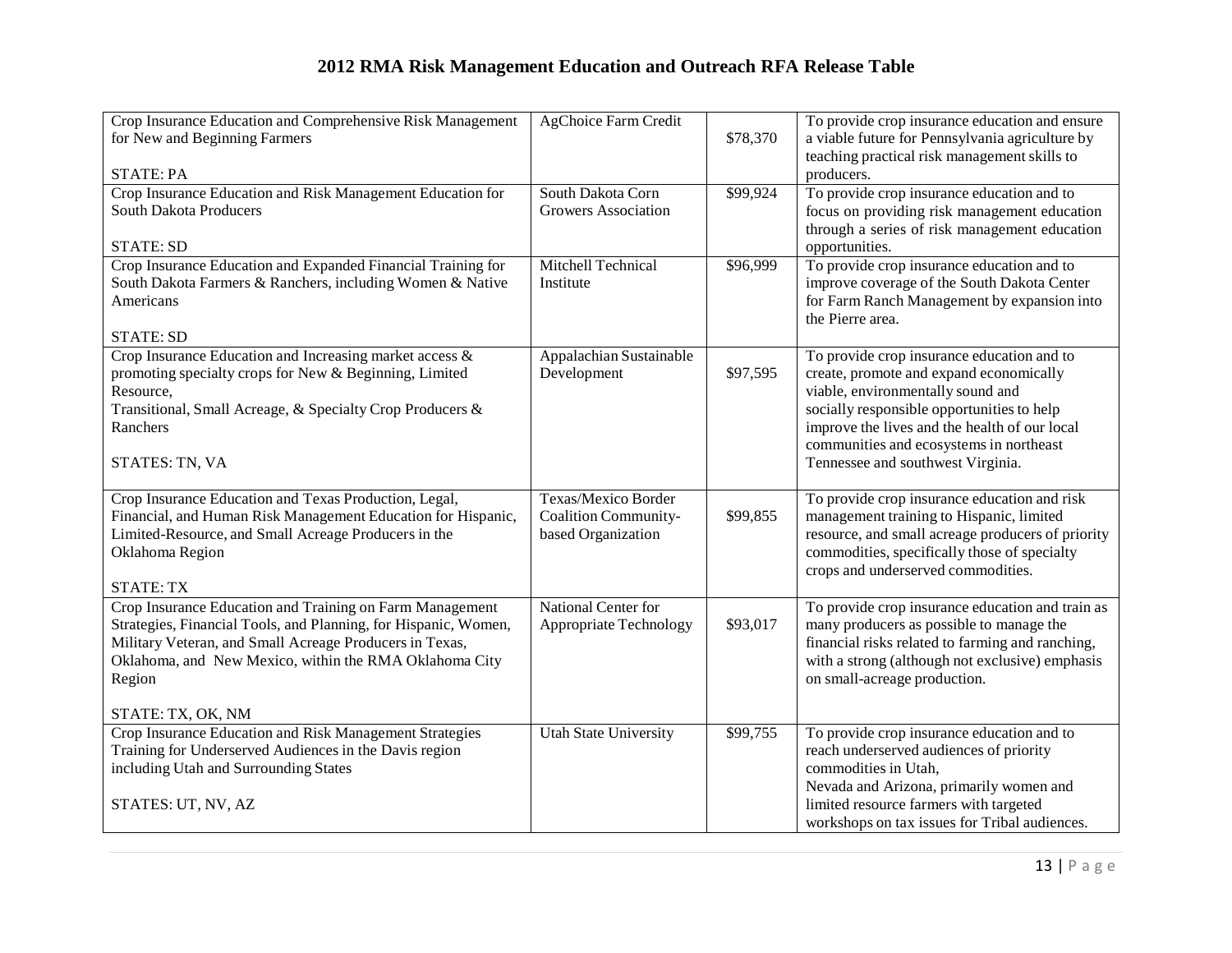| Crop Insurance Education and Building Business Planning,<br>Financial Management and Marketing Skills among Small,<br>Limited Resource, Beginning, Women, and Immigrant Farmers in<br><b>Washington State</b><br><b>STATE: WA</b>                                                                                                                                 | <b>Washington State</b><br>University                                      | \$96,613 | To provide crop insurance education and to<br>expand the successful implementation of the<br>"Cultivating Success" farm production and<br>business management curricula with Hmong and<br>Latino farmers in Washington.                                                    |
|-------------------------------------------------------------------------------------------------------------------------------------------------------------------------------------------------------------------------------------------------------------------------------------------------------------------------------------------------------------------|----------------------------------------------------------------------------|----------|----------------------------------------------------------------------------------------------------------------------------------------------------------------------------------------------------------------------------------------------------------------------------|
| Crop Insurance Education and Specialty Crops. Climatic Risk<br>Management Publication and Trainings for Organic and Specialty<br>Vegetable Seed Producers - including Hispanic Producers<br><b>STATE: WA</b>                                                                                                                                                      | <b>Organic Seed Alliance</b>                                               | \$82,063 | To provide crop insurance education and to train<br>vegetable seed producers to manage climate-<br>related risks through a publication and trainings.                                                                                                                      |
| Crop Insurance Education and Teaching Risk Management<br>through Good Farming Practices, Farm Management, Marketing,<br>Financial Management and Farm and Food Safety to New,<br>Beginning and Limited Resource Small Acreage Producers of<br>Specialty Crops Including Women, Veterans, African Americans,<br>Asian Americans and Hispanics.<br><b>STATE: WA</b> | Seattle Tilth Farm<br>Works                                                | \$98,089 | To provide crop insurance education and to help<br>beginning and limited resource specialty crop<br>producers, including women, veterans, and<br>minorities, achieve success in small-acreage<br>farming by giving them the tools to identify,<br>address and manage risk. |
| Crop Insurance Education and Forest Management and<br>Marketing Strategies for Small Acreage Forest Producers in San<br><b>Juan County</b><br><b>STATE: WA</b>                                                                                                                                                                                                    | Northwest Natural<br>Resource Group                                        | \$21,969 | To provide crop insurance education and to<br>mitigate production and marketing risk for small<br>forest producers in the San Juan Islands of<br>Washington State through educational<br>workshops and training sessions.                                                  |
| Spokane area, serving WA state with Crop Insurance Education<br>and bi-lingual video & radio resources on production, marketing,<br>& human risk mgmt. strategies for specialty crop producers,<br>new/beginning, women and Hispanic producers.<br><b>STATE: WA</b>                                                                                               | <b>Washington State</b><br>Department of<br>Agriculture                    | \$93,868 | To provide crop insurance education and to<br>develop and extend innovative tools for outreach<br>to currently underserved farmers.                                                                                                                                        |
| Crop Insurance Education and Financial Accounting Workshops<br>Using QuickBooks for Wisconsin Dairy Producers and Women<br>Farmers<br><b>STATE: WI</b>                                                                                                                                                                                                            | Board of Regents -<br>University of Wisconsin                              | \$27,199 | To provide crop insurance education and to offer<br>six basic, hands-on, Initial workshops that will<br>improve Wisconsin dairy farmers'<br>recordkeeping and financial analysis skills and<br>introduce the basics of QuickBooks.                                         |
| Crop Insurance Education and Food Safety and Financial Tools<br>for Hmong Growers<br>STATE: WI                                                                                                                                                                                                                                                                    | Wisconsin Dept. of<br>Agriculture, Trade and<br><b>Consumer Protection</b> | \$43,418 | To provide crop insurance education and to<br>reach and connect Hmong farmers in the state to<br>USDA and state agriculture services and<br>programs, teach financial record keeping and<br>food safety techniques.                                                        |